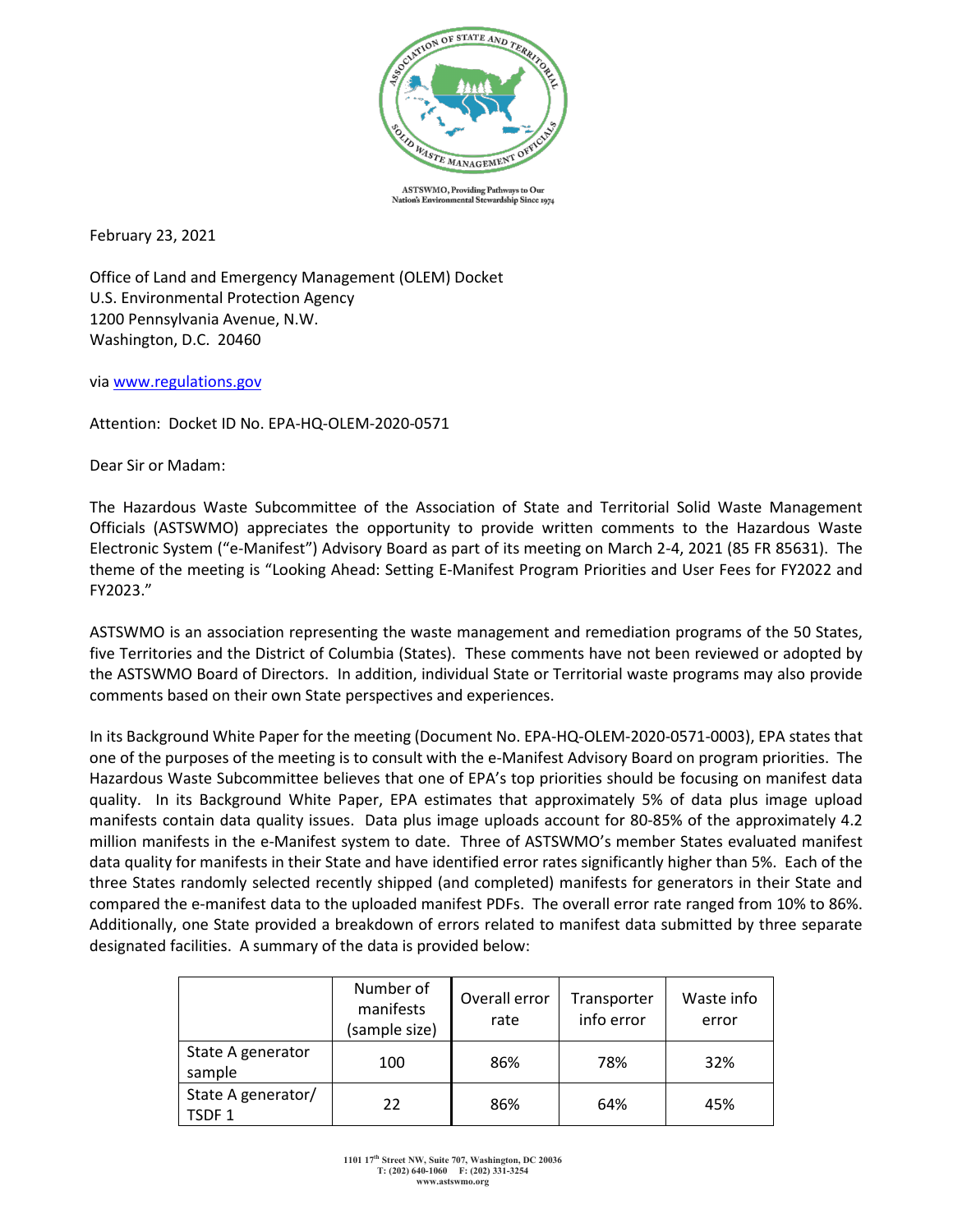| State A generator/<br>TSDF <sub>2</sub> | 19  | 100% | 100% | 5%  |
|-----------------------------------------|-----|------|------|-----|
| State A<br>generator/TSDF 3             | 39  | 100% | 100% | 41% |
| State B generator<br>sample             | 30  | 10%  | 0%   | 10% |
| State C generator<br>sample             | 102 | 27%  | 23%  | 2%  |

Transporter information errors that were counted include: transporters being out of order, incorrect dates for transporter signatures, transporters missing from manifest data, but appear on uploaded PDF, and transporters being listed in manifest data, but were crossed off on the uploaded PDF. A missing, illegible, or incorrect signatory name was not counted as a data error. It should be noted that the data analysis revealed when there are multiple transporters on the same manifest, several designated facilities entered the same date for all transporter signatures, regardless of the actual date shown on the uploaded PDF. Based on these error rates, it is apparent that some designated facilities believe they are not obligated to provide this information accurately. The Subcommittee believes it is imperative that all data reflected on the paper manifest be correctly uploaded into the e-Manifest system.

Waste information errors counted include: errors in reporting management method codes, waste codes, number of containers, waste description, and waste quantity. Management method code errors were the most common, followed by waste code errors. Errors are frequently seen where hand-written corrections are made to the manifest but are not reflected in the data uploaded.

Notably, the three States reviewed approximately 15 manifests with hand-entered data (i.e., those with an "origin type" of "web"), including data entered by both TSDFs and EPA's Paper Processing Center. Those manifests had an error rate of 0%.

The ASTSWMO Hazardous Waste Subcommittee understands that these data quality issues would be drastically reduced through a fully electronic manifest system. However, to date, only 0.27% of the approximately 4.2 million manifests received have been fully electronic manifests. It is our understanding that the majority of these fully electronic manifests are from entities in which the generator, transporter, and designated facility are all owned by the same person/entity. It does not seem that significant progress can be made in the near future to transition all users to fully electronic manifests. We believe there are several issues hindering this transition. First, the U.S. Department of Transportation (DOT) still requires a paper manifest to be in the vehicle during shipment even when EPA's electronic manifest is utilized. Second, the hazardous waste management industry has invested a significant amount of time and money in developing internal databases to create hazardous waste manifests, create land disposal restriction notifications, track shipments, and invoice customers. Because of that, the majority of those companies have not converted to utilizing fully electronic manifests and have instead opted to use the data plus image upload option. This allows those entities to effectively use their internal databases to meet business needs, while still providing all required data to EPA electronically.

Page 2 of 3 The Hazardous Waste Subcommittee continues to believe that it would be more beneficial for EPA to focus on shifting image-only uploads to either data plus image uploads or fully electronic manifests. This allows for cost savings, as data entry does not need to be performed at the Paper Processing Center. EPA's Background White Paper does contemplate additional staffing resources related to performing quality assurance/quality control (QA/QC) checks on data plus image uploads in the FY2022/FY2023 fee cycle. The Hazardous Waste Subcommittee supports these costs being included as part of the upcoming fee cycle. Further, we encourage EPA and the e-Manifest Advisory Board to think creatively about how to encourage accurate data plus image